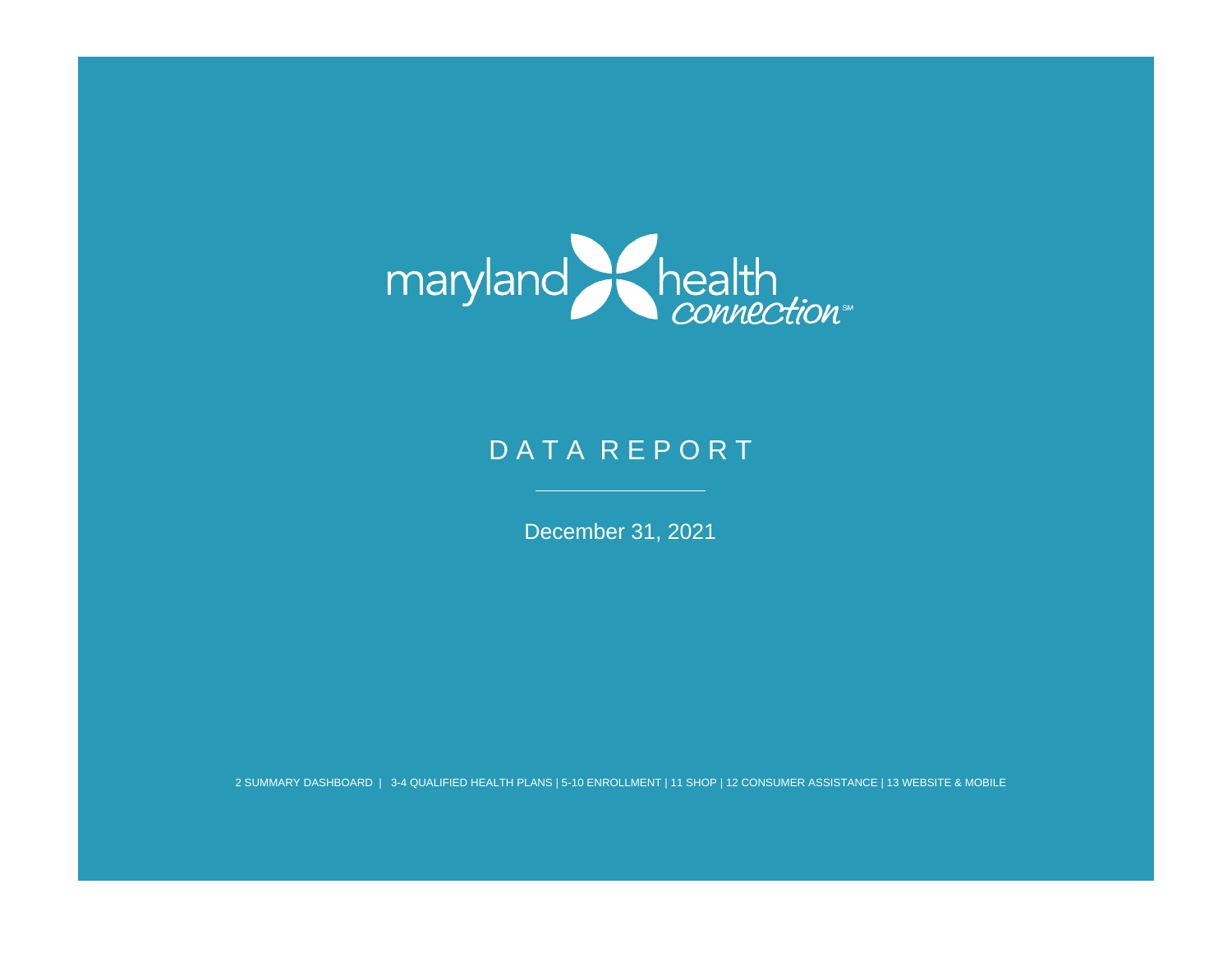#### S U M M A R Y D A S H B O A R D

QHPs are measured since Nov. 1 when enrollment began for 2022. Medicaid enrollments, which continue year-round, are as of report cover date.

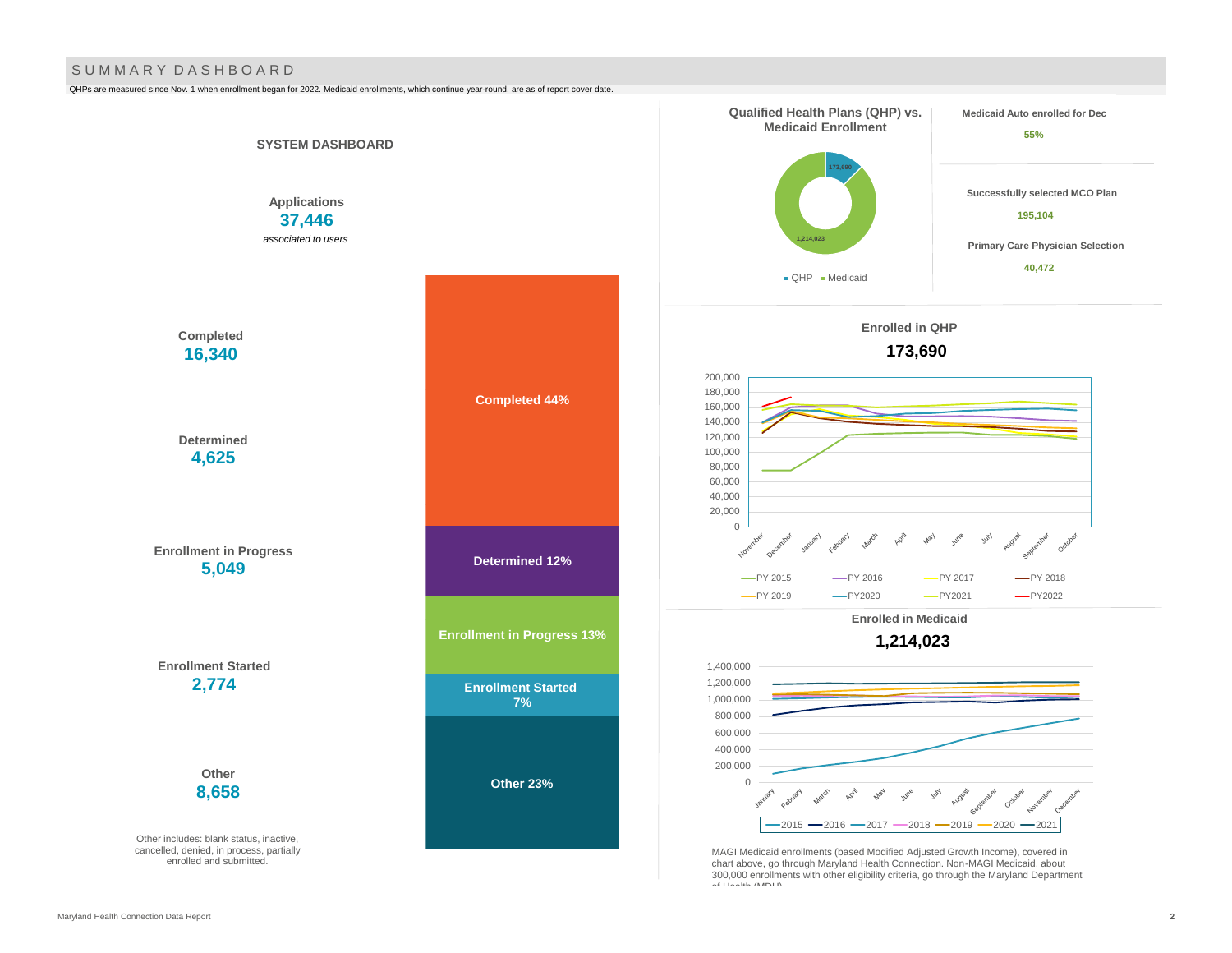#### QUALIFIED HEALTH PLANS DASHBOARD

Period is from start of open enrollment Nov. 1 to the end date on report cover.

2021 2022



#### **QHP Enrollment by Household Income and Metal Level**



\*\*Enrollees who did not submit household income information and thus were not eligible for financial help.

Household income eligibility based on percentages above the Federal Poverty Level, defined as \$12,140 for an individual and \$25,100 for a family of four.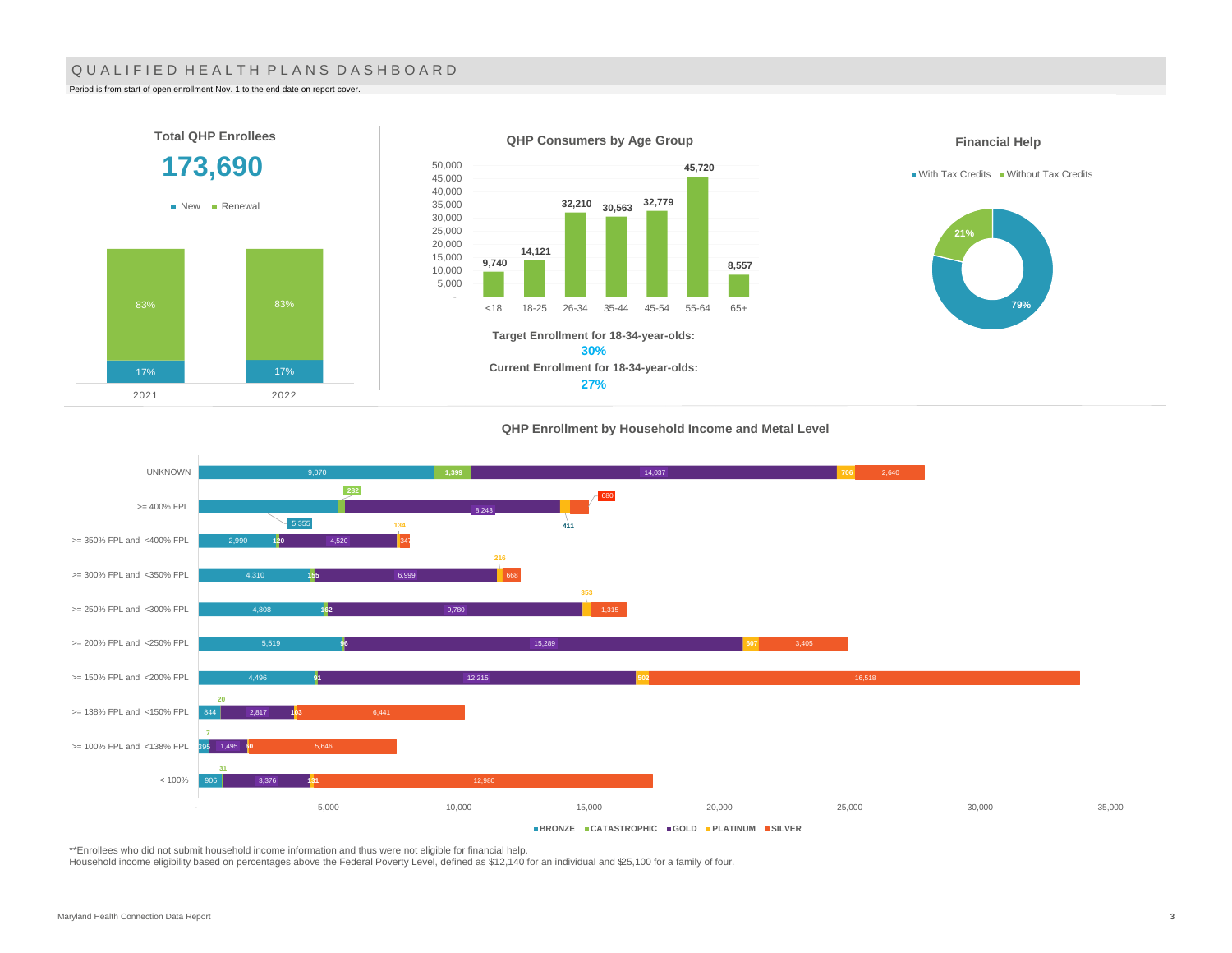#### Q U A L I F I E D H E A L T H P L A N S S E L E C T I O N S

Period is from start of open enrollment Nov. 1 to the end date on report cover.



Metal levels (platinum, gold, silver, bronze) differ based on how you and the insurance company share the cost of your care. For example, insurance companies cover 90 cents on the dollar for platinum plans and 60 cents on the dollar for bronze plans. Financial help is only available through

There are also different play types. Some allow you to see<br>almost any doctor or healthcare facility; others limit your<br>choices to a network of doctors and facilities or require you<br>to pay more if you use providers outside

#### **Enrollment by Plan Choice**

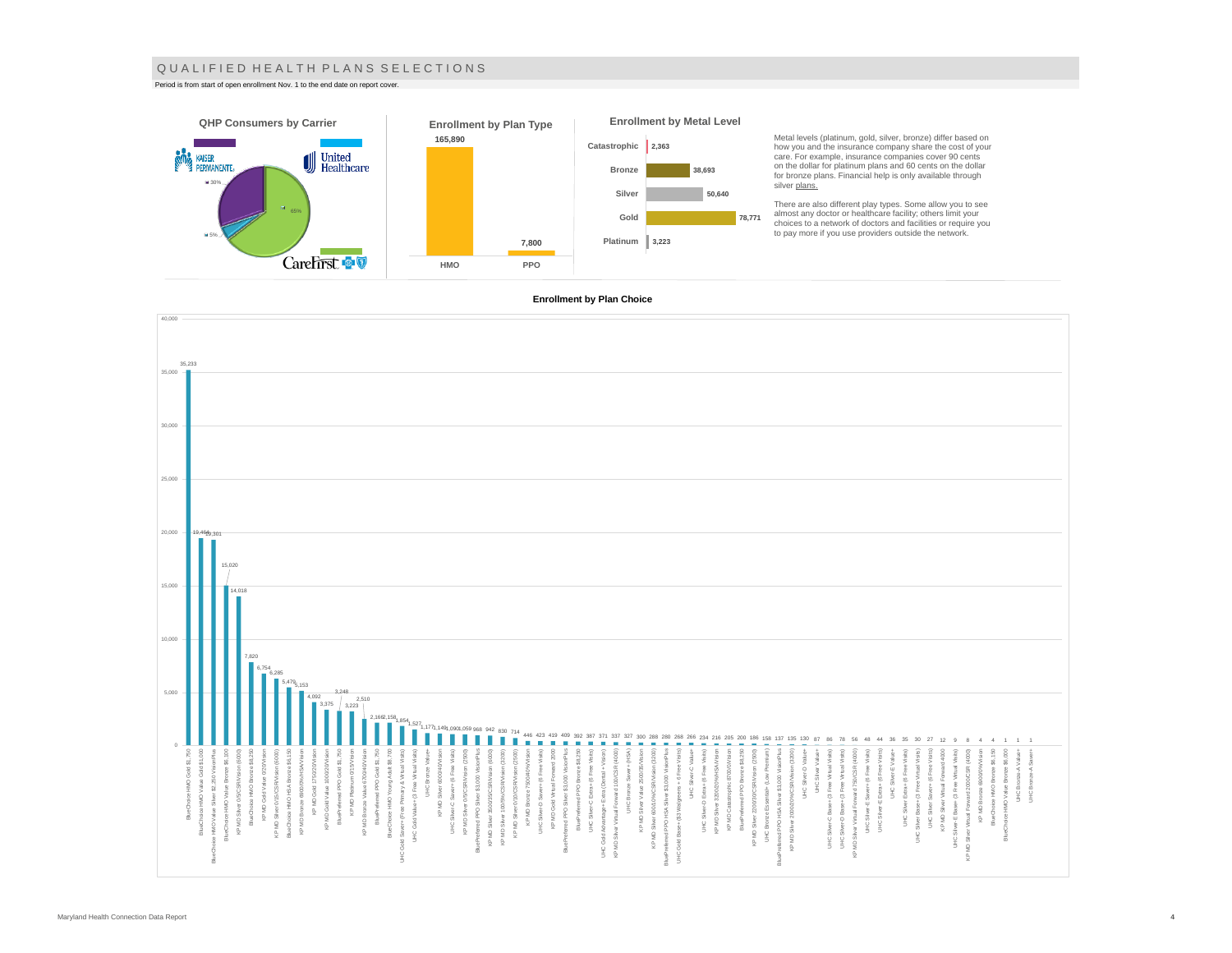# ENROLLMENT DISTRIBUTION BY COUNTY

Period is from start of open enrollment Nov. 1 to the end date on report cover.



■ Qualified Health Plans Medicaid

"Other" enrollees may include dependents living out of state and residents of border counties whose mailing addresses may be in the ZIP code of a neighboring state.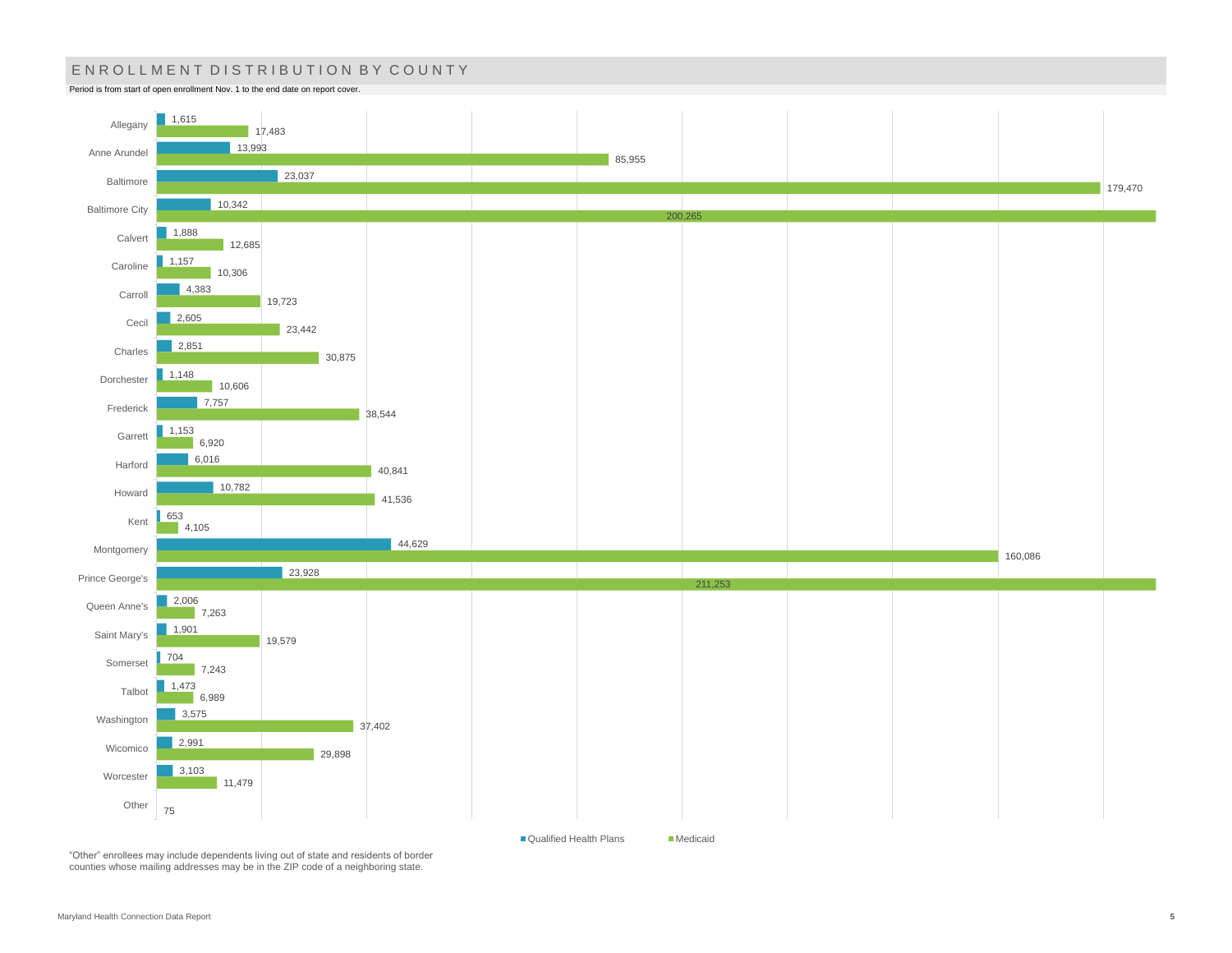### Q U A L I F I E D H E A L T H P L A N S B Y C O U N T Y

Change compares period beginning with start of open enrollment Nov. 1 and ending on end date on the report cover with comparable time frame a year earlier (closest date available +/- 3 days).

**Percent Enrollment Comparison by Month** 



County lines include bodies of water.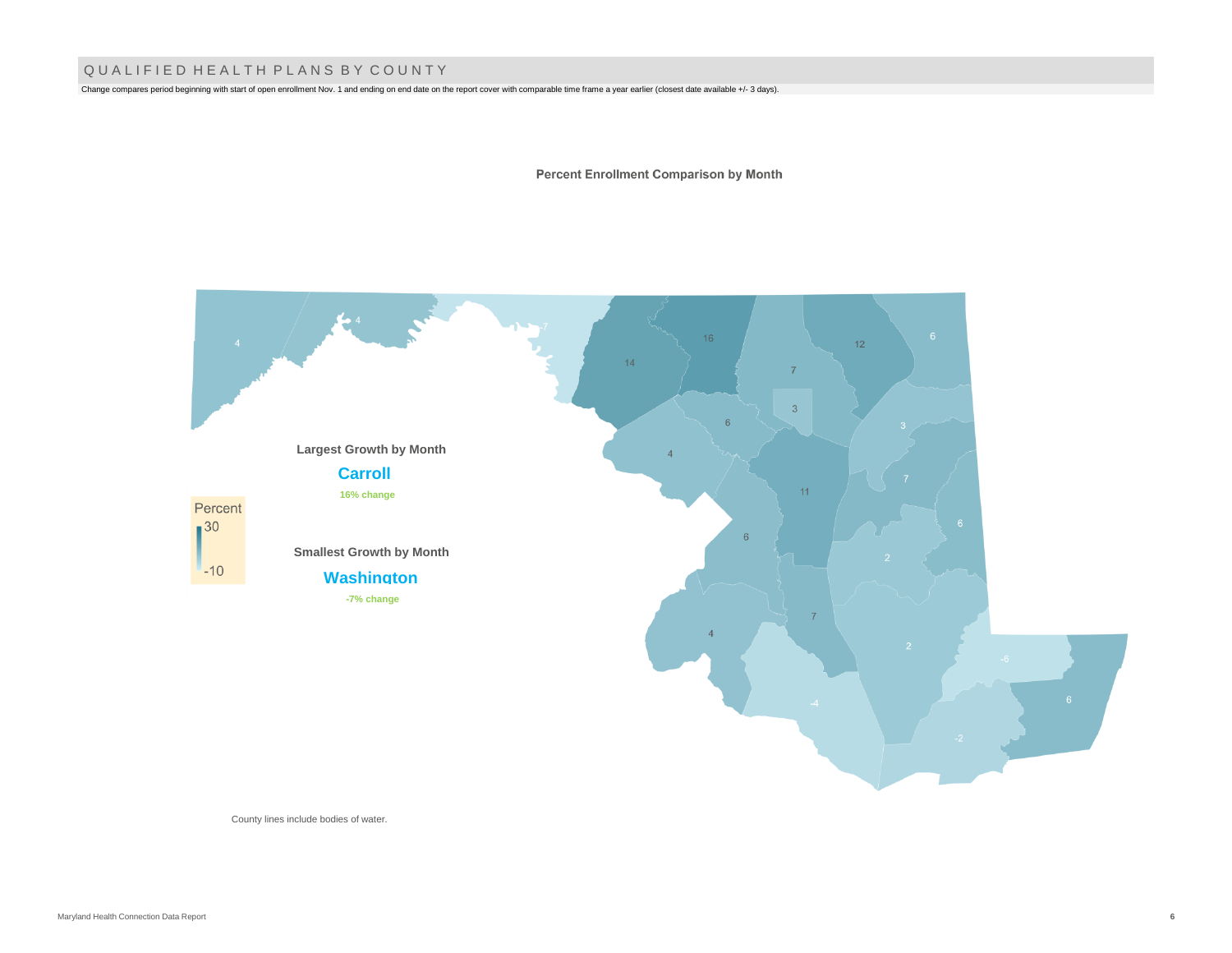### QUALIFIED HEALTH PLANS RACE AND ETHNICITY

Period is from start of open enrollment Nov. 1 to the end date on report cover.

34% 69% 44% 35% 33% 56% 59% 58% 63% 24% 53% 50% 82% 55% 25% 50% 24% 9% 57% 54% 38% 55% 60% 40% 53% 32% 27% 30% 34% 40% 37% 27% 40% 16% 1% 4% 10% 15% 27% 9% 7% 2% 5% 4% 3% 30% 12% 0% 1% 8% 11% 4% 2% 15% 39% 2% 3% 8% 17% 4% 4% 7% 12% 4% 3% 14% 12% 15% 8% 8% 4% 13% 3% 9% 30% 21% 10% 8%  $|4%$ 6% 8% **STATEWIDE** ALLEGANY ANNE ARUNDEL BALTIMORE BALTIMORE CITY CALVERT CAROLINE CARROLL CECIL CHARLES DORCHESTER FREDERICK GARRETT HARFORD HOWARD KENT MONTGOMERY PRINCE GEORGE'S QUEEN ANNE'S SAINT MARY'S SOMERSET TALBOT WASHINGTON WICOMICO WORCESTER ■White ■ Other ■ Black or African American ■ Asian Pacific American 11% 1% 9% 5% 6% 4% 3% 3% 3% 5% 2% 12%  $1%$ 4% 6% 4% 19% 20% 3% 3% 3% 6% 6% 5% 3%

**Enrollment Percentages by Race by County**

**Hispanic Enrollment as a % of Total**

Race/ethnicity is reported voluntarily.

Individuals reporting voluntarily as Hispanic by ethnicity are also counted under race as they reported it.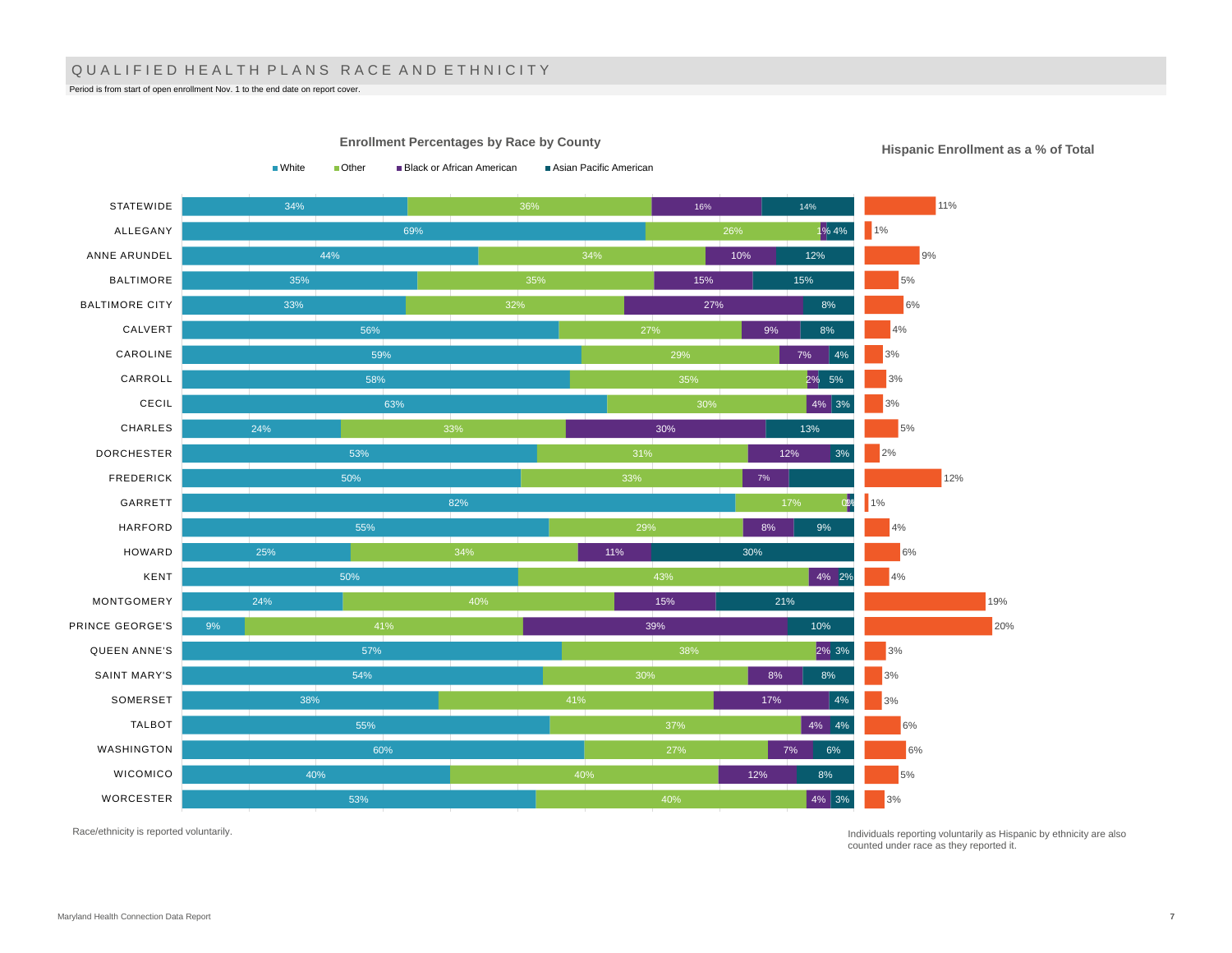Change compares enrollment on DATE OF report cover with one year earlier.

#### Percent Enrollment Comparison by Month



County lines include bodies of water.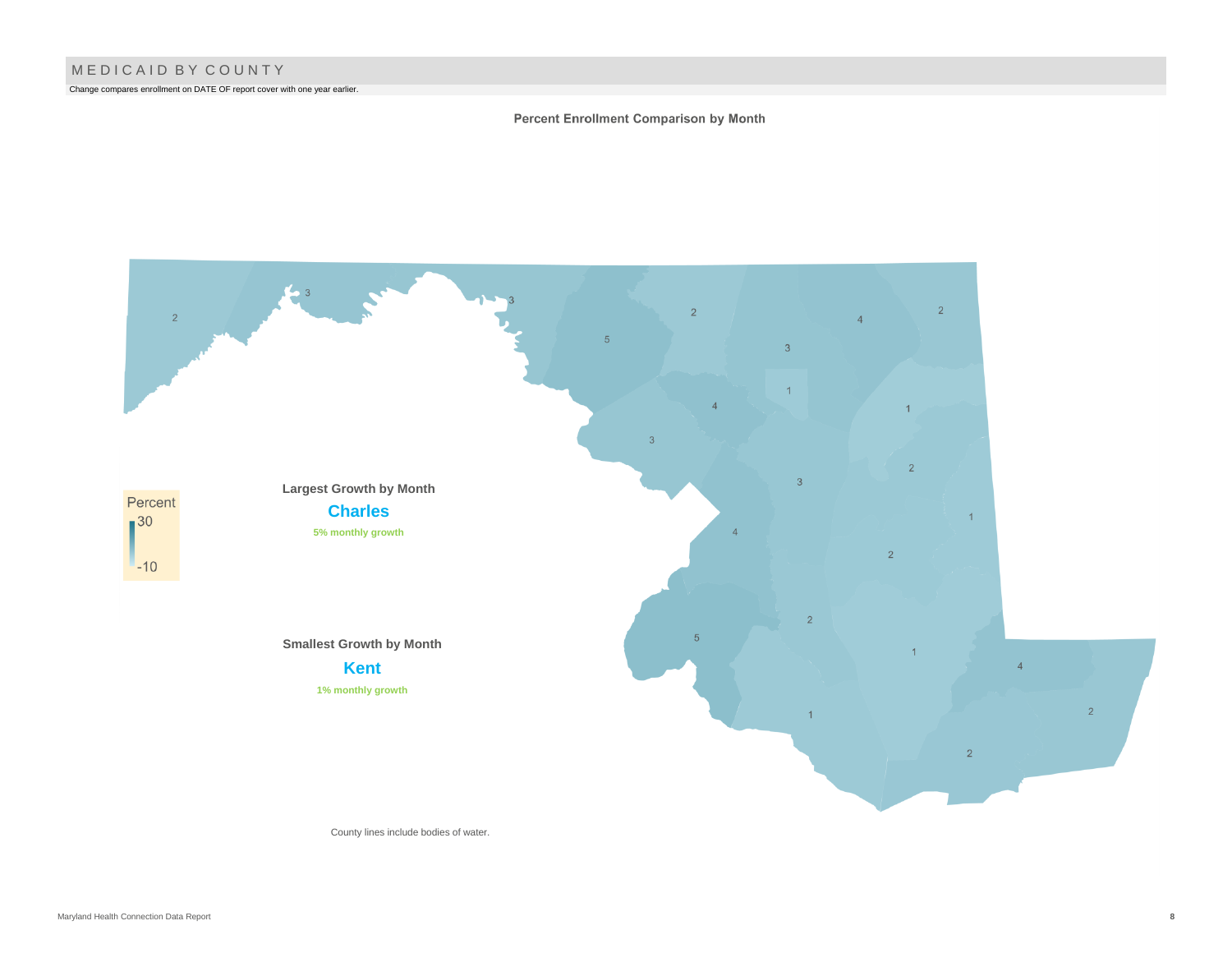# M E D I C A I D R A C E A N D E T H N I C I T Y

Enrollment as of date on report cover..



Race/ethnicity is reported voluntarily.

Individuals reporting voluntarily as Hispanic by ethnicity are also counted under race as they reported it.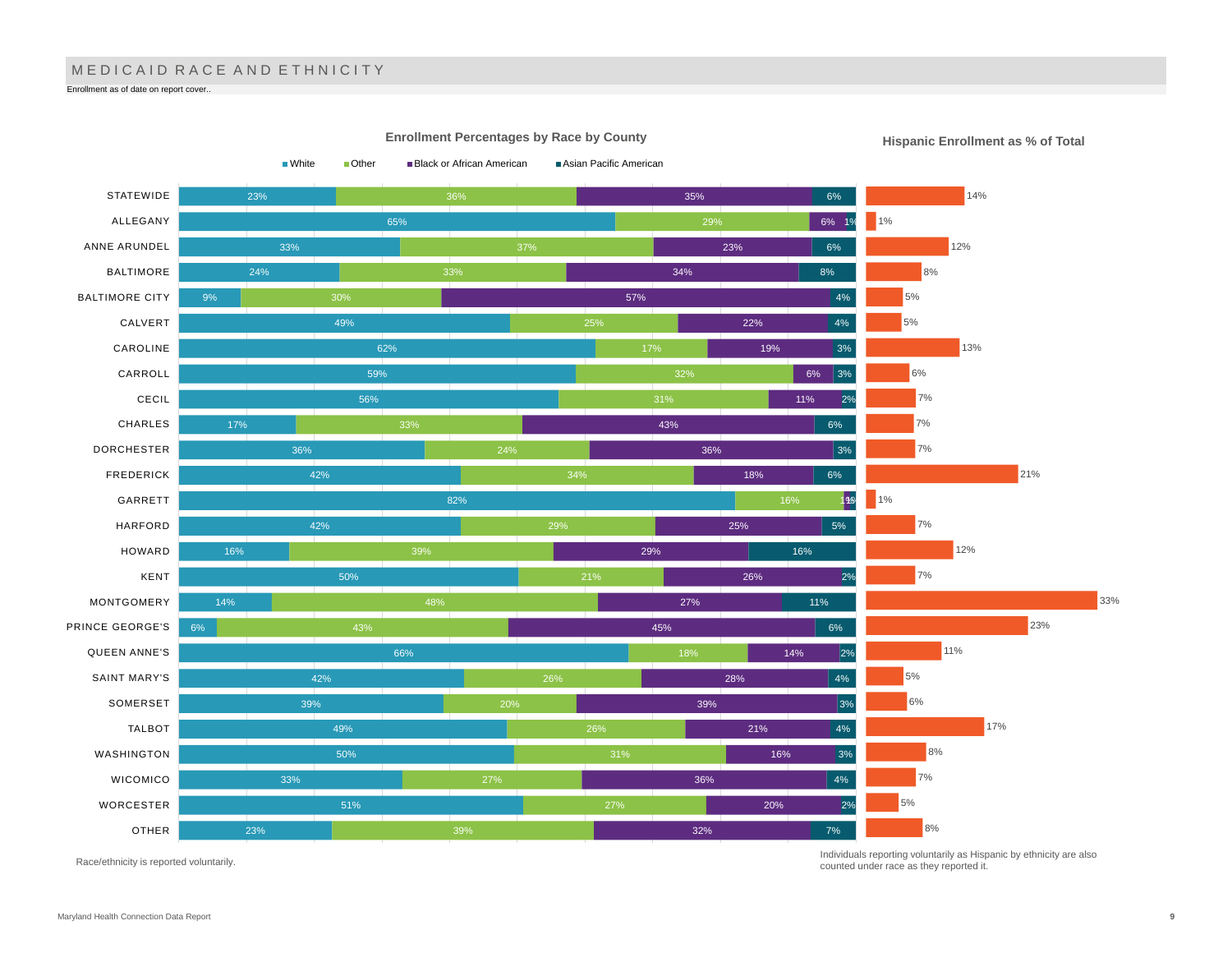#### DENTAL HE A L TH PLANS SELECTIONS

Period is from start of open enrollment Nov. 1 to the end date on report cover.

**24%**

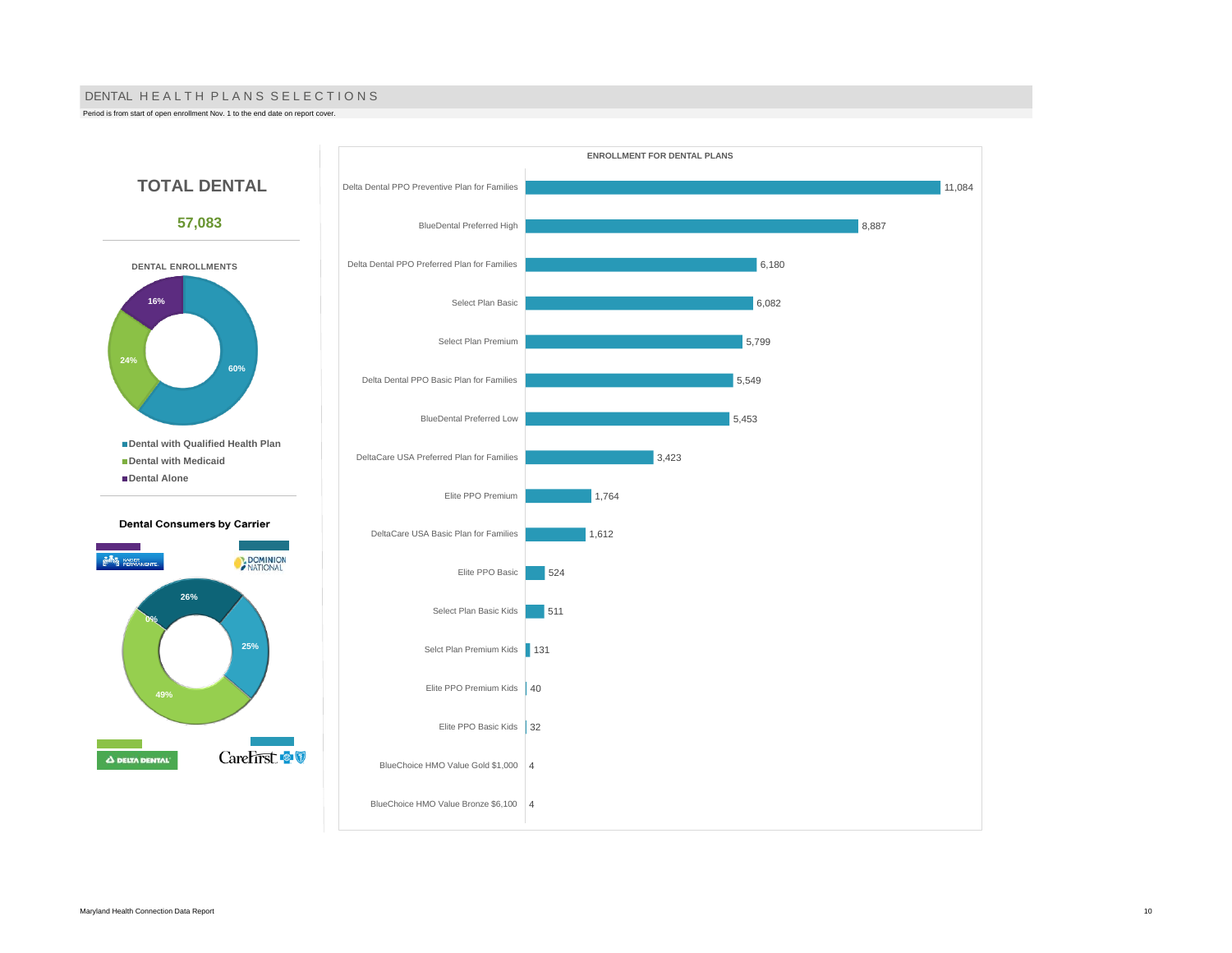# SMALL BUSINESS HEALTH OPTIONS PROGRAM (SHOP) ENROLLMENT

SHOP enrollments, which continue year-round, are as of November 2021

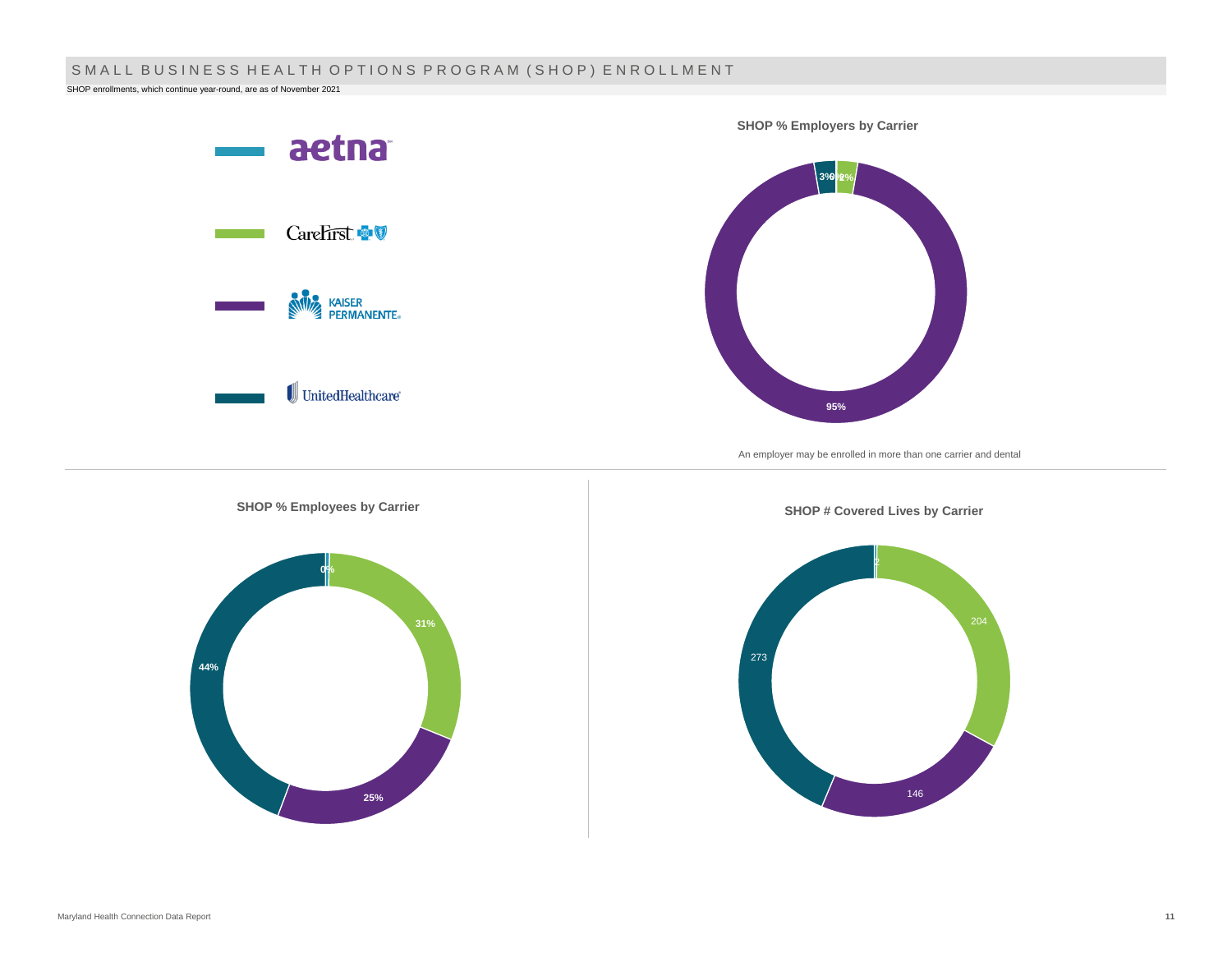## CONSUMER ASSISTANCE

Change compares period from start of open enrollment Nov. 1 to the end date on report cover with comparable time frame a year earlier (closest date available +/- 3 days).



MCHP MA QHP



95,153

4,368